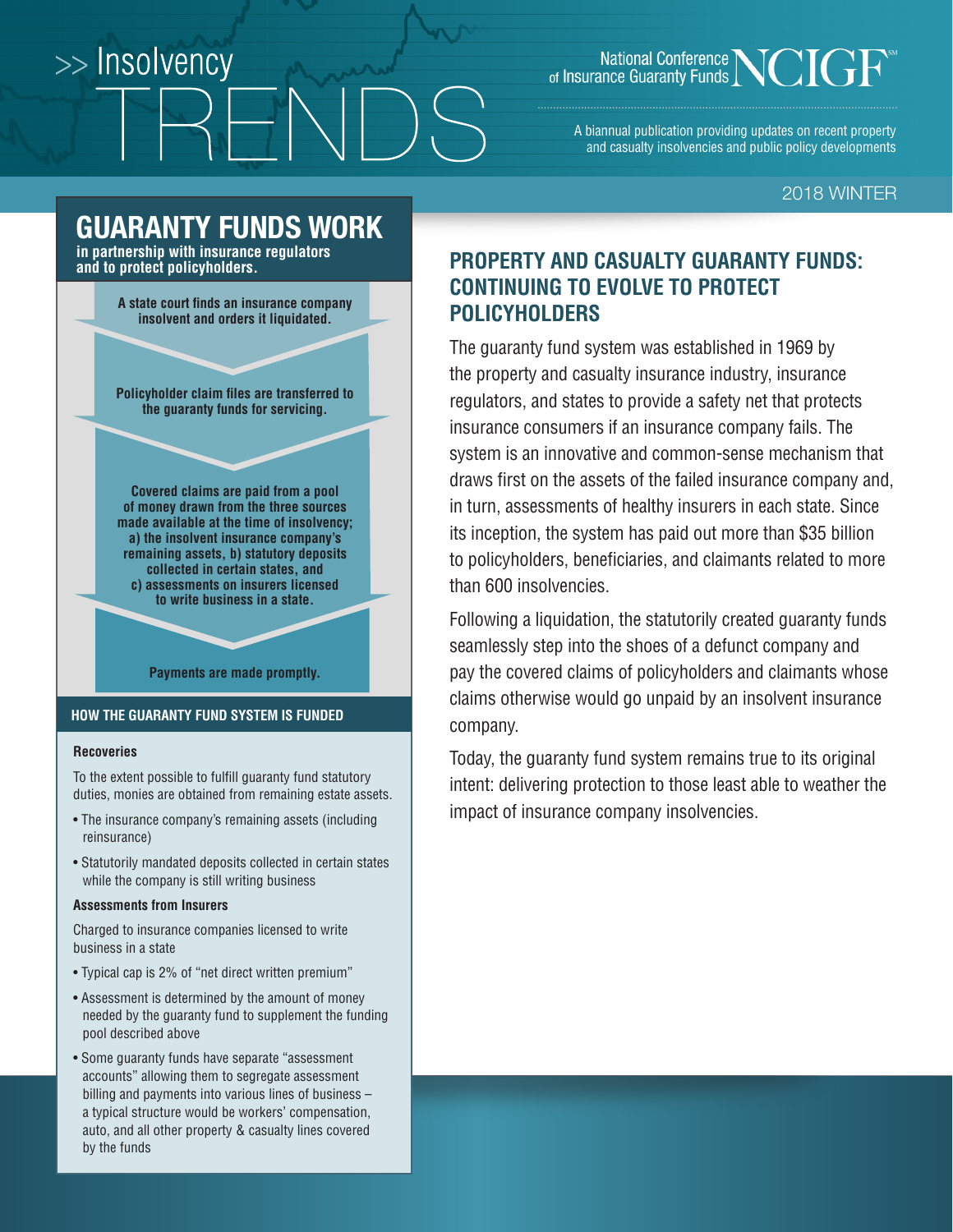### **NCIGF CEO SELECTED AS NORTH AMERICAN REPRESENTATIVE TO THE INTERNATIONAL FORUM OF INSURANCE GUARANTEE SCHEMES EXECUTIVE COMMITTEE**

>> Insolvencv

Roger Schmelzer, President of the National Conference of Insurance Guaranty Funds (NCIGF), has been selected as the North American representative to the Executive Committee of the International Forum of Insurance Guarantee Schemes (IFIGS).

Schmelzer, who has led the NCIGF for 11 years, will be joined on the IFIGS Executive Committee by representatives from Greece, Kenya, Romania, Spain and Thailand.

The IFIGS facilitates and promotes international cooperation between insurance guarantee schemes and other stakeholder organizations with an interest in policyholder protection. The IFIGS is made up of 24 full and associate members, 22 of which are Insurance Guarantee Schemes (IGSs) from Africa, Asia, Europe and North America. There are more than 30 IGSs worldwide.

IGSs explore mechanisms for protecting policyholders of insurance companies that fail. Many IGSs provide expertise in stabilization or restructuring resolutions, and all IGSs can provide expertise and some form of insurance protection and/or financial support to assist in the liquidation of an insolvent insurer.

The National Organization of Life and Health Insurance Guaranty Associations (NOLHGA), the NCIGF's life and health insurance guaranty fund support organization counterpart, is also a member of IFIGS.

"Over the four-plus decades of its existence, the U.S.' policyholder protection system has learned a lot about insurer resolutions, and Roger is the ideal person to convey to our international colleagues the valuable lessons that we have learned," said Peter Gallanis, President of NOLGHA.

"The U.S. property and casualty guaranty fund system has paid more than \$35 billion in claims resulting from about 600 insurer insolvencies for five decades," said Schmelzer. "Our affiliation with IFIGS allows the NCIGF and NOLHGA to share our policyholder protection experience with the international insurance regulatory community."

Schmelzer noted the efforts of the NCIGF and NOLHGA as part of IFIGS have already made a difference, citing the recent version of the resolution-related elements of the International Association of Insurance Supervisors' (IAIS) Insurance Core Principles (ICPs), which underscore the primacy of policyholder protection and the importance of pre-insolvency cooperation and collaboration between the guaranty system and receivers.

"Working with IFIGS members to help elevate protection of the policyholder and claimant to the same level of consideration as financial stability by international regulators is a huge accomplishment," he said. "The risk management marketplace is highly competitive. The customer, industry and economy are best served when the insurance promise is secured. I'm enthusiastic about working with our global partners to further advance that objective."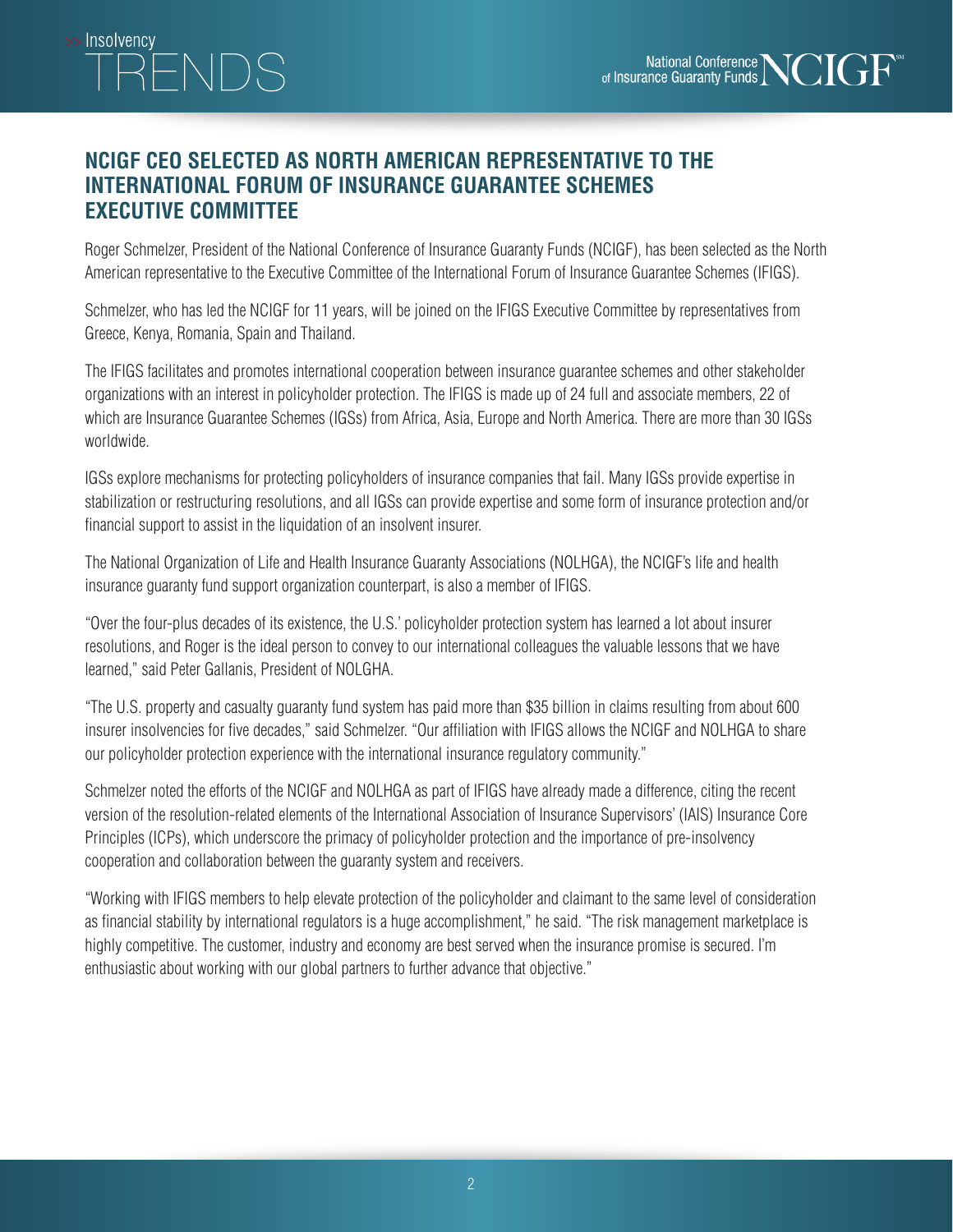### >> Insolvencv NDS

### **A TREND TOWARD AN ACTIVITIES-BASED APPROACH TO SYSTEMIC RISK EVALUATION**

Over the past few months, both domestic and international bodies have taken meaningful steps to move toward an activities-based approach for systemic risk evaluation. The Treasury Department and its Federal Insurance Office (FIO), the International Association of Insurance Supervisors (IAIS), and the Financial Stability Board (FSB) have collectively moved away from entity-based evaluations, focusing more on the activities and products of an institution when evaluating systemic risk, rather than simply looking at size.

On the domestic side, Treasury has released multiple insurance-related reports in response to Executive Orders and Presidential Memoranda issued by President Trump last year. In late October, the Department released its third of four reports relating to Core Principles for Regulating the U.S. Financial System, this time focusing on the insurance and asset management industries. The report contained a section-by-section analysis of key insurance initiatives, with legislative and administrative recommendations to improve the overall system for businesses and customers.

Overall, the report focused on a strengthening of the state-based system and better coordination between states and federal regulators. But, again, the biggest takeaway for many who follow the industry was the recommendation that insurance regulators focus on activities-based systemic risk evaluations, moving away from an entity-based approach. Significantly, Treasury notes that while Financial Stability Oversight Council (FSOC) is the primary body for identifying and addressing systemic risks, states are the primary regulators of the industry, and that the work should be done in close coordination with state regulators and stakeholders.

Additionally, in November Treasury released a report on FSOC nonbank designation processes, continuing the Departmental momentum of a shift to an activities-based approach to financial stability. While assessing and addressing the potential risks to financial stability posed by a nonbank financial company, the report recommends FSOC look at the institution's activities and products, while working with state insurance regulators to address any potential risks.

Internationally, in late November the FSB, in consultation with the IAIS, announced that it had decided not to publish a new list of global systemically important insurers (G-SIIs) for 2017, adding that the policy measures from the 2016 communication will continue to apply to firms listed in 2016. The announcement also welcomed and encouraged the recent IAIS work on an activities-based approach to determining systemic risk in the insurance sector, noting the potential implications on G-SII identification and policy when the activities-based approach has been developed.

Both domestically and abroad, there is clearly a substantial shift toward an activities-based approach to systemic risk evaluation. As the process moves from theory to implementation, policymakers and stakeholders will be watching how that policy shift intersects with existing and contemplated state regulatory initiatives.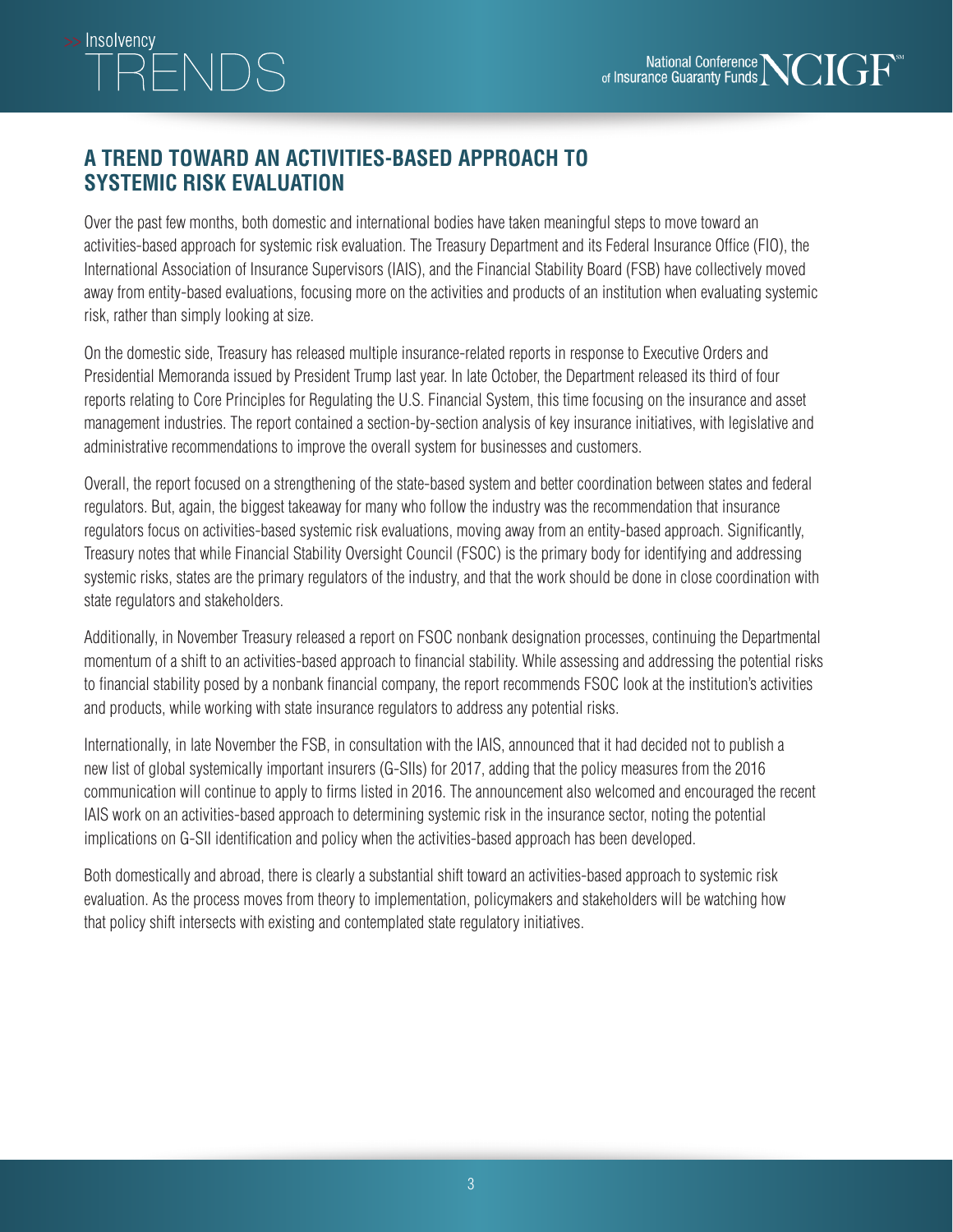# >> Insolvencv

### **NEW INSOLVENCIES IN 2017: THE PROPERTY AND CASUALTY GUARANTY FUNDS CONTINUE TO PROTECT CLAIMANTS**

There were five new property and casualty insolvencies in 2017:

CastlePoint National Insurance Company, Galen Insurance Company, Millers First Insurance Company, IFA Insurance Company, and Guarantee Insurance Company.

CastlePoint National, formerly the Tower Group, was ordered liquidated on March 30, 2017. The CastlePoint liquidation is a result of a cooperative effort among several state regulators to merge 10 different insurance companies into a single entity to be liquidated in California. Guaranty funds and the California Liquidation Office worked together during the transition period and the process went smoothly. This estate brought approximately \$900 million in liabilities to the guaranty fund system.

On May 31, 2017, the Missouri Department of Insurance obtained an order of liquidation against Galen Insurance Company. Galen was a small Missouri domestic insurer that wrote professional liability (medical malpractice) with some cyber liability coverage. The insolvency brought about new claims for handling by guaranty associations in three states: Illinois, Missouri and New Jersey. Initial liability reserves were about \$4 million.

On August 30, 2017, Millers First Insurance Company, a small Illinois domiciliary insurer, was placed into insolvency. Millers First wrote primarily Workers' Compensation policies in 14 states. The company sent fewer than 100 claims, mostly Workers' Compensation, to the guaranty funds.

IFA Insurance Company, a New Jersey domiciled company licensed to write property and casualty insurance, was declared insolvent on May 4, 2017. IFA provided private passenger auto insurance to New Jersey, Pennsylvania, Delaware and Maryland residents.

On November 27, 2017, Guarantee Insurance Company was ordered into liquidation, triggering coverage from more than 30 guaranty funds. A Florida domicile, the company wrote primarily Workers' Compensation, and a significant portion of this business was written on a high-deductible basis.

Anticipated liabilities for this estate total about \$263 million.



Number of Property & Casualty Insolvencies 1994-2017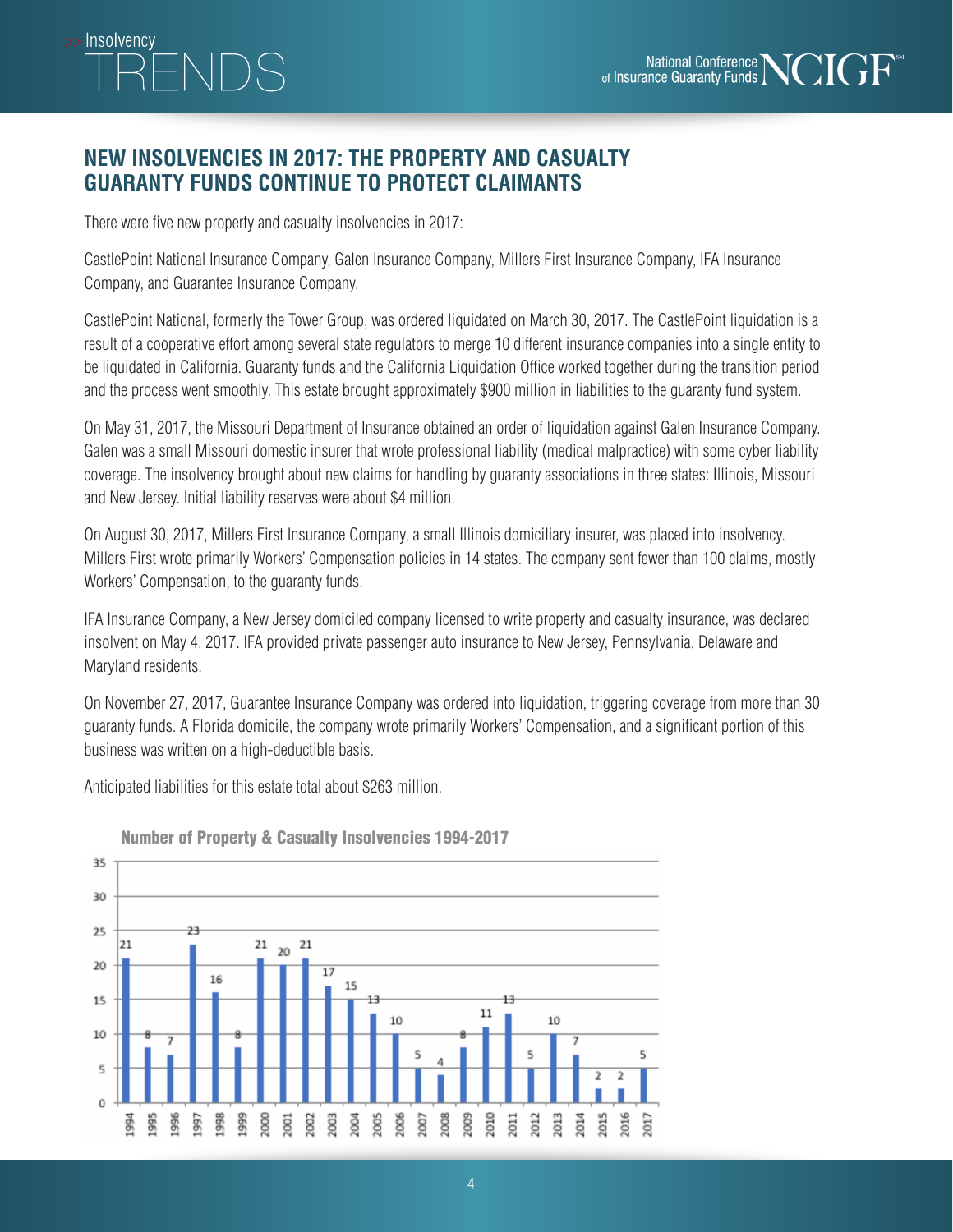# >> Insolvencv

### **ESTATE DISTRIBUTIONS**

An important component of the guaranty funds' ability to pay claims of insolvent insurance companies promptly is the distribution of remaining assets of the insolvent estates. Guaranty funds work with estate liquidators to ensure that guaranty fund loss and expense payments are reported on a timely basis, and that legal documentation is in place to permit available funds to be expedited to the guaranty associations.

In 2017, more than \$256 million was received in distributions.

### **RUNOFF ACTIVITY**

When a company chooses to exit a particular line of business, it will often cease writing new policies and continue to pay on current liabilities until the claims are fully resolved, or runoff. In the case of Highlands Insurance Company in Rehabilitation, the company is financially troubled and has been placed into a rehabilitation proceeding under the supervision of the Texas Department of Insurance while it runs off its remaining liabilities.

Highlands Insurance Company, a Texas property and casualty insurer licensed in 50 states and the District of Columbia, Guam and Puerto Rico, was placed into receivership on November 6, 2003. An order approving an Amended Plan of Rehabilitation was entered on June 6, 2008.

The receiver's staff is focusing its efforts on the collection of assets from various sources, including reinsurance, retro-premium recoveries, and subrogation claim receipts, and from the release of special deposits. The receiver is also analyzing the current and future impact of Highland's environmental and mass tort claim liability. The receiver continues to monitor the Second Amended Plan of Rehabilitation. The guaranty associations are not currently triggered in this matter.

### **DIVISION/RUNOFF STATUTES – NEW INTEREST IN STATES**

Several years ago a run-off statute was enacted in Rhode Island. This body of law allowed an insurance company to redomesticate to Rhode Island and then runoff some of its liabilities. While it is an accepted practice for an insurer to runoff claims in a line of business it no longer chooses to write, the Rhode Island statute is somewhat unique in that it calls for classes of policyholders to vote on whether or not they are agreeable to the transaction. The plan may be implemented without all of the policyholders' consent. In addition, the statute calls for the business to be in some cases transferred to a different insurance entity, without recourse to the original insurer if the new entity would become insolvent and unable to pay claims.

The Rhode Island statute<sup>1</sup>, has been used once since it was enacted in 2002. This year, two other states, Oklahoma<sup>2</sup> and Connecticut, floated bills similar to the Rhode Island law. The Connecticut measure was adopted<sup>3</sup> and is now on the books in that state. The Oklahoma bill went through a study group process over the summer; we may see more activity on this proposal in Oklahoma in the 2018 session. We understand that interest in these types of arrangements may continue.

1: See Rhode Island statutes § 27-14.5-1 et seq. 2: See Oklahoma SB 606. 3: See Connecticut HB 7025.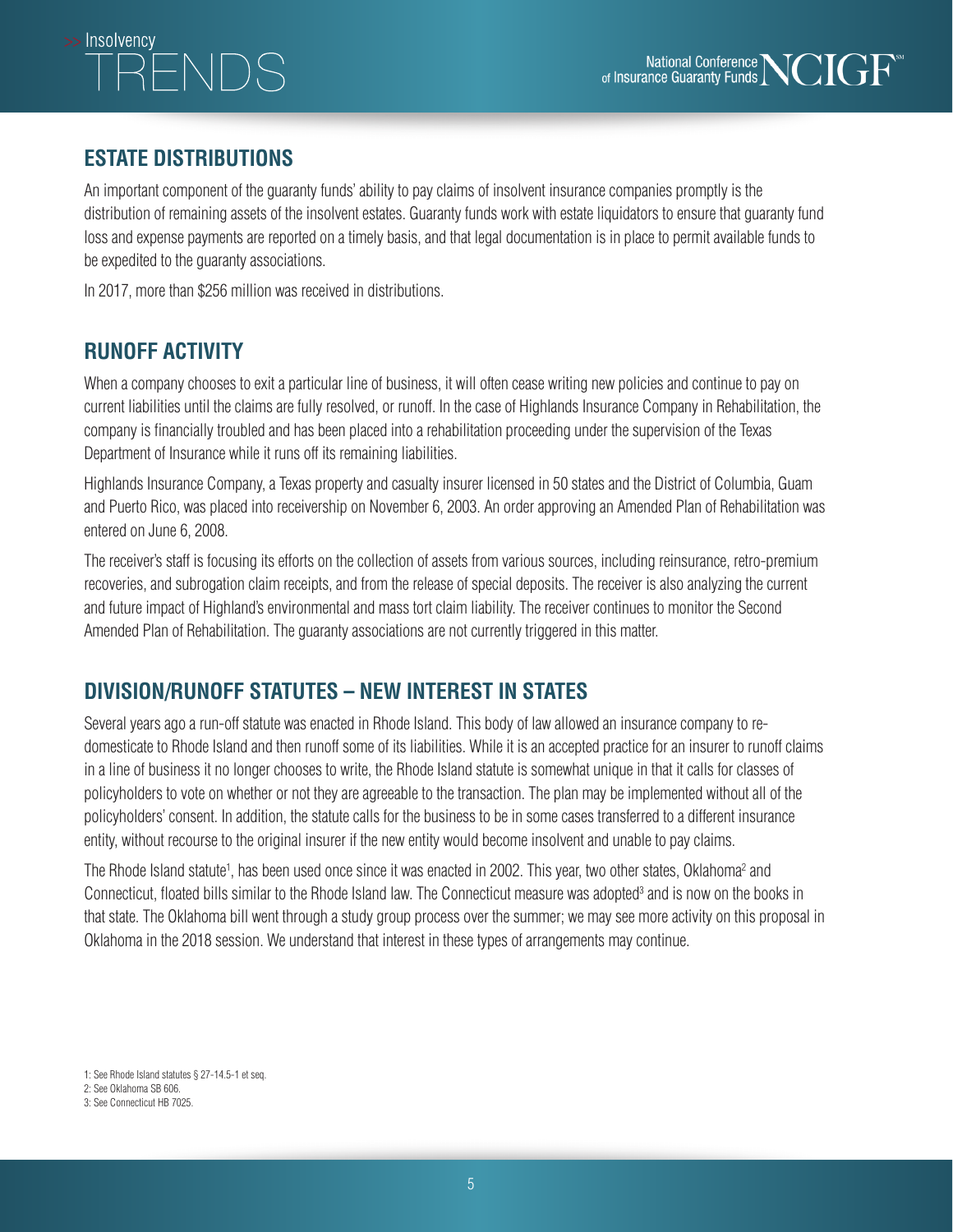# >> Insolvencv

### **LARGE DEDUCTIBLE LEGISLATION**

Many recent insolvencies have involved a large portfolio of Workers' Compensation large deductible business. In these complex programs, the insurer is called upon to pay in the first instance and obtain reimbursement from the insured involved in a high deductible program. By entering into a large deductible arrangement, the insured realizes significant premium savings. If the insurance company becomes insolvent, there can be much confusion about who should make the deductible collections, who should benefit from any collateral securing these obligations, and who should handle claims that may have previously been handled by a third-party administrator (TPA) selected by the insured.

Several states have enacted liquidation act amendments to deal with this issue. In 2017, two states enacted bills to codify the treatment of these programs in an insurance liquidation context: Florida and West Virginia. The Florida bill<sup>4</sup> follows the form of the NCIGF model legislation. West Virginia<sup>5</sup> added an amendment to its guaranty fund act to address deductible programs<sup>6</sup>. We expect to see Florida float a bill to institute certain collateral requirements for some companies writing large deductible business.

### **AT THE NAIC:**

The Receivership Model Law Working Group (RMLWG) was busy in 2017 designing amendments to the Model Life and Health Guaranty Fund Act to address long term care programs. The amendments propose to add Health Maintenance Organizations (HMOs) to the assessment and coverage base of the Life and Health model act. We expect that the NAIC will have considered adoption of these amendments at a special conference call scheduled for December 2017.

The refresh of the 2006 whitepaper concerning large deductible products was adopted by the NAIC Executive/Plenary Committee at the Winter 2016 NAIC Miami meeting. The paper focuses on:

- Employer insurance buying trends
- Solvency concerns
- Claims
- State filing requirements
- Special considerations for Workers' Compensation underwriters, and
- Unique concerns of professional employer organizations (PEOs)

Several NAIC working groups are now giving consideration to implementing the recommendations embodied in the whitepaper. The Receivership and Insolvency Task Force has established a working group to study large deductible liquidation act legislation. We expect this working group to be active in 2018.